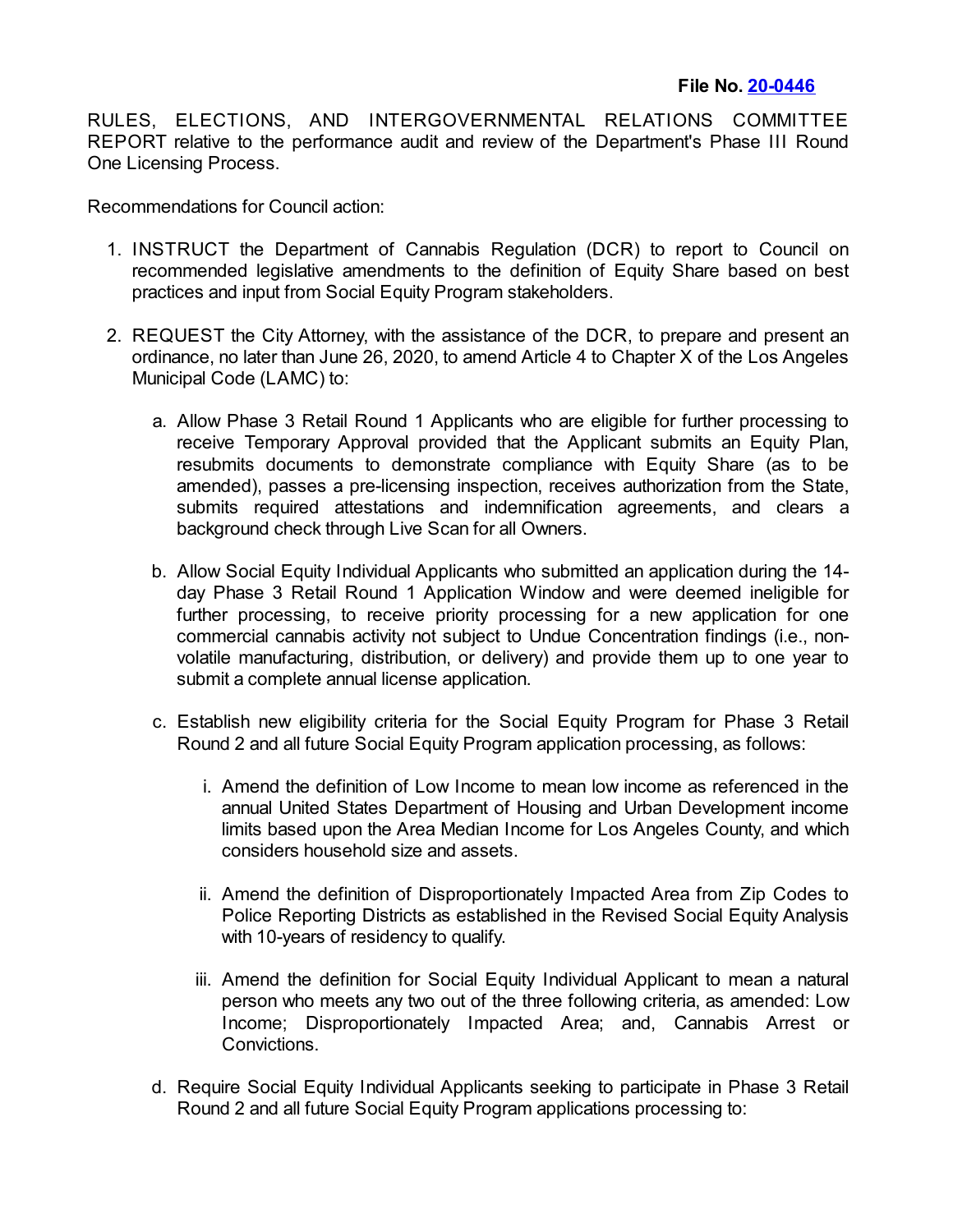- i. Own at least 51 percent Equity Share (as to be amended) in the Social Equity Applicant seeking a License.
- ii. Qualify under the newly defined eligibility criteria.
- iii. Exempt from this provision the following Social Equity Individual Applicants seeking to participate in LAMC Sec. 104.06.1(f): Delivery Pilot Program, Phase 3 Retail Round 1 Social Equity Individual Applicants that received an ineligibility letter for further processing because its Business Premises was in a geographic area of Undue Concentration limits or within a 700-foot radius of another Type 10 application, and Phase 2 Applicants eligible for processing pursuant to Section 104.08.
- e. Amend the Phase 3 Retail Round 2 process to determine Social Equity Individual Applicants eligible for further processing by lottery. The determination of eligibility to participate in the lottery will require applicants to be verified under the new definition of Social Equity Individual Applicant and clear a background check through Live Scan. Social Equity Individual Applicants who are deemed eligible will then be entered into a lottery to determine who is eligible to apply for the available retail commercial cannabis activity licenses.
- f. Allow Social Equity Individual Applicants who have been determined to be eligible for further processing by lottery up to one year to submit a complete annual license application.
- g. Allow Applicants who are eligible for further processing to receive Temporary Approval provided that the Applicant submits an Equity Plan (if applicable), submits documents to demonstrate compliance with Equity Share (if applicable), passes a pre-licensing inspection, receives authorization from the State, submits required attestations and indemnification agreements, and clears a background check through Live Scan for all Owners.
- h. Amend the definition of Equity Share based on best practices and input from Social Equity Program stakeholders.
- i. Require all Applicants and Licensees to submit an Equity Plan as established by the DCR.

Fiscal Impact Statement: None submitted by the DCR. Neither the Chief Legislative Analyst nor the City Administrative Officer has completed a financial analysis of this report.

Community Impact Statement: None submitted.

## SUMMARY

At the meeting held on June 23, 2020, your Rules, Elections, and Intergovernmental Relations Committee considered a DCR report relative to the performance audit and review of the Department's Phase III Round One Licensing Process. After an opportunity for public comment